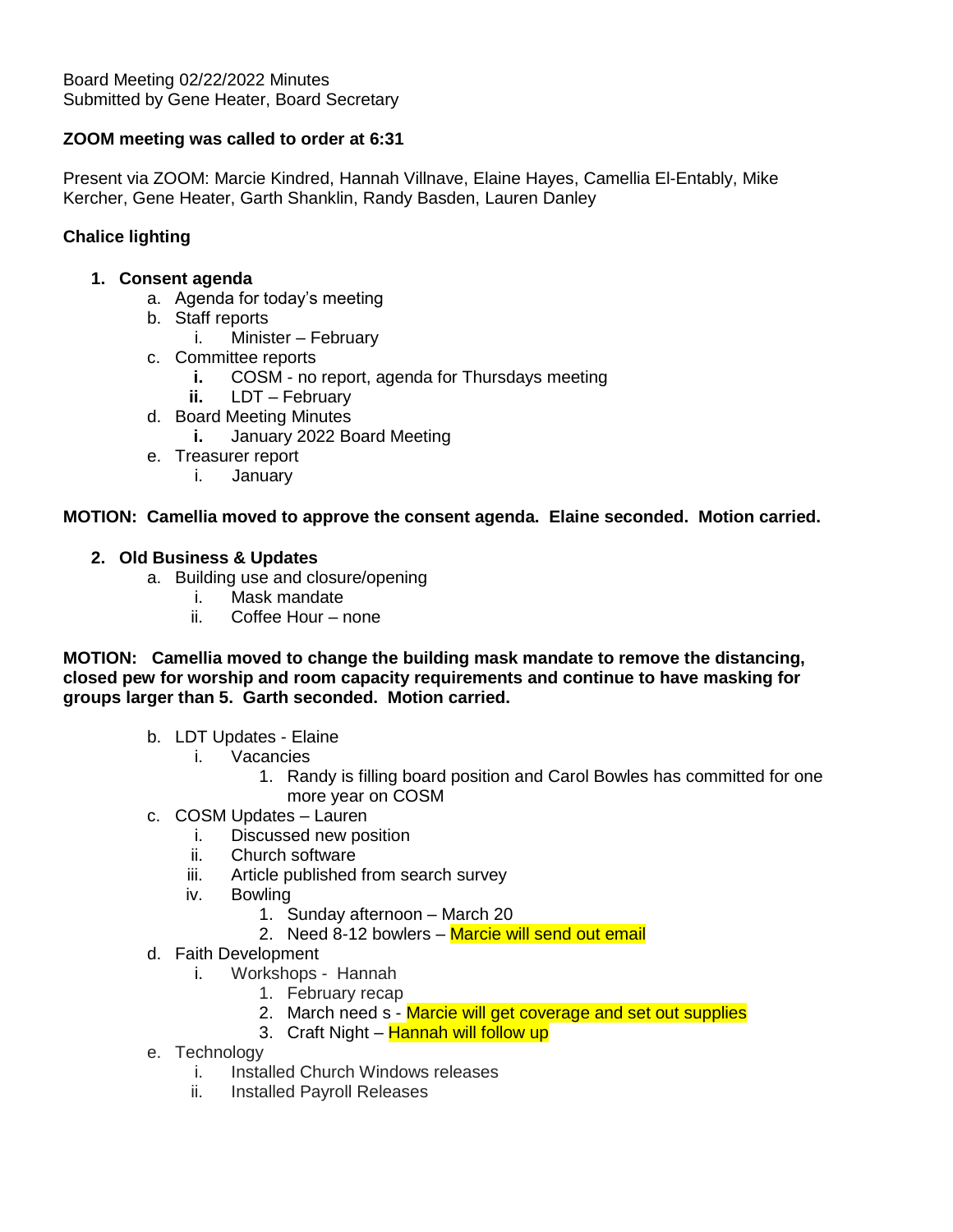- iii. Removed Pin Login from Administrator PC
- iv. Fixed problem with Church Windows not running on Administrator PC
- v. Fixed router UUCC1 not working
- f. Staffing
	- i. Nursery
		- i. Paperwork almost complete.
		- ii. Meredith working on getting her first bank account.
			- 1. Safe Congregation
				- a. Policy template to Emily
				- b. Marcie will follow up with Emily
	- ii. Admin Position updates Camellia
		- 1. Job announcement complete

## **MOTION: Camellia moved to approve a hiring range for the new administration position of \$41,000 to \$47,000 including all benefits. Mike seconded. Motion carried.**

iii. Current Employee Increases.

## **MOTION: Camellia moved to provide a 3% COLA increase to our current serviving employees for the 2022-2023 fiscal year. Garth seconded. Motion carried.**

- iv. DFD Position
	- 1. exit interview for former DFD will be discussed at a future board meeting
- g. Finance
	- i. Budget timeline on track
		- 1. Board members are encouraged to be at least on budget meeting
		- 2. First meeting on March 27
	- ii. Financial review Almost done
- h. Living Generously
	- i. Letter THANK YOU EMILY!
		- 1. Letter ready to mail
		- 2. List requested from Andrea
		- 3. Sarah offered to update the brochure done
		- 4. Envelope stuffing once all items are complete
		- 5. Pledge due back March 20 be prepared to make calls
		- 6. Sermon on the amount will be March 6.
- i. Ministerial Search
	- ii. Negotiating team
		- 1. search, finance, C&B, Board member
			- 1. Marcie
			- 2. Joey
			- 3. Marcie and/or Rhonda
			- 4. Search member
- j. ICON CMO
	- i. Live database installed
	- ii. Defining Chart of Accounts
	- iii. Defining data structures and codes
	- iv. Ready to load individuals and households
- k. UUCC Live Streaming
	- i. Nursery Speaker & Monitor Mike
		- 1. No update
	- ii. Mike gone  $3/6$  **Elaine will do this**